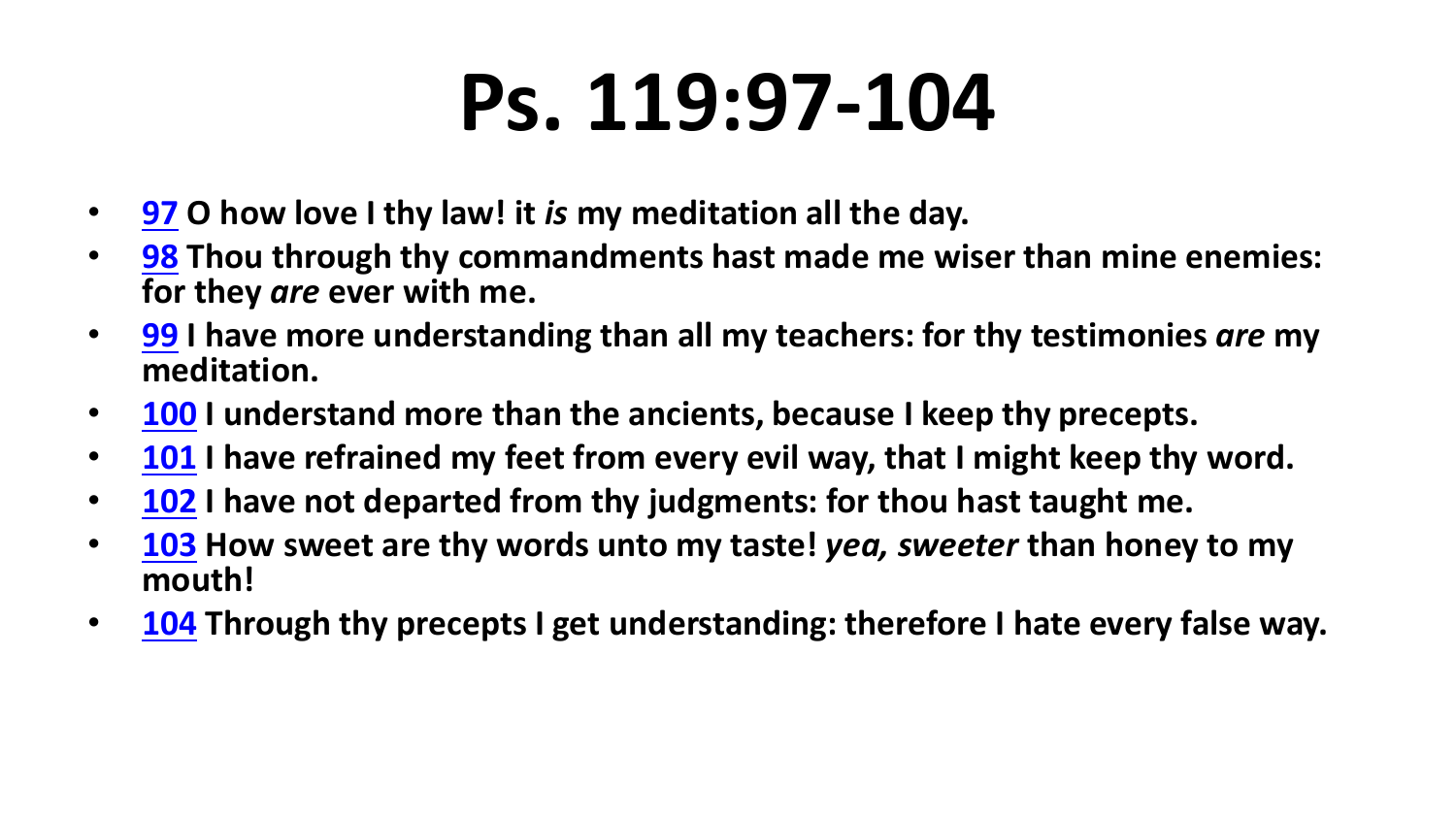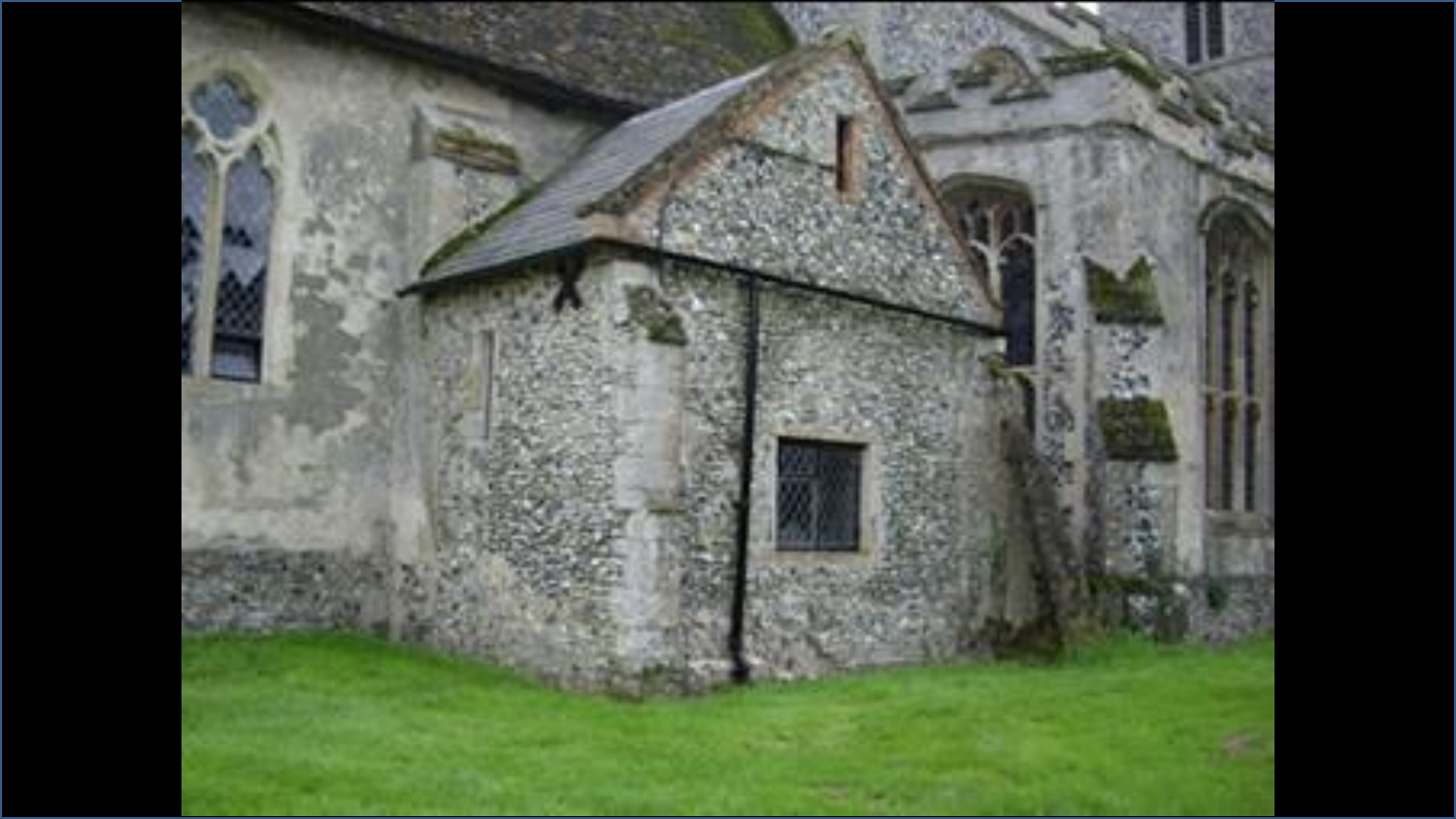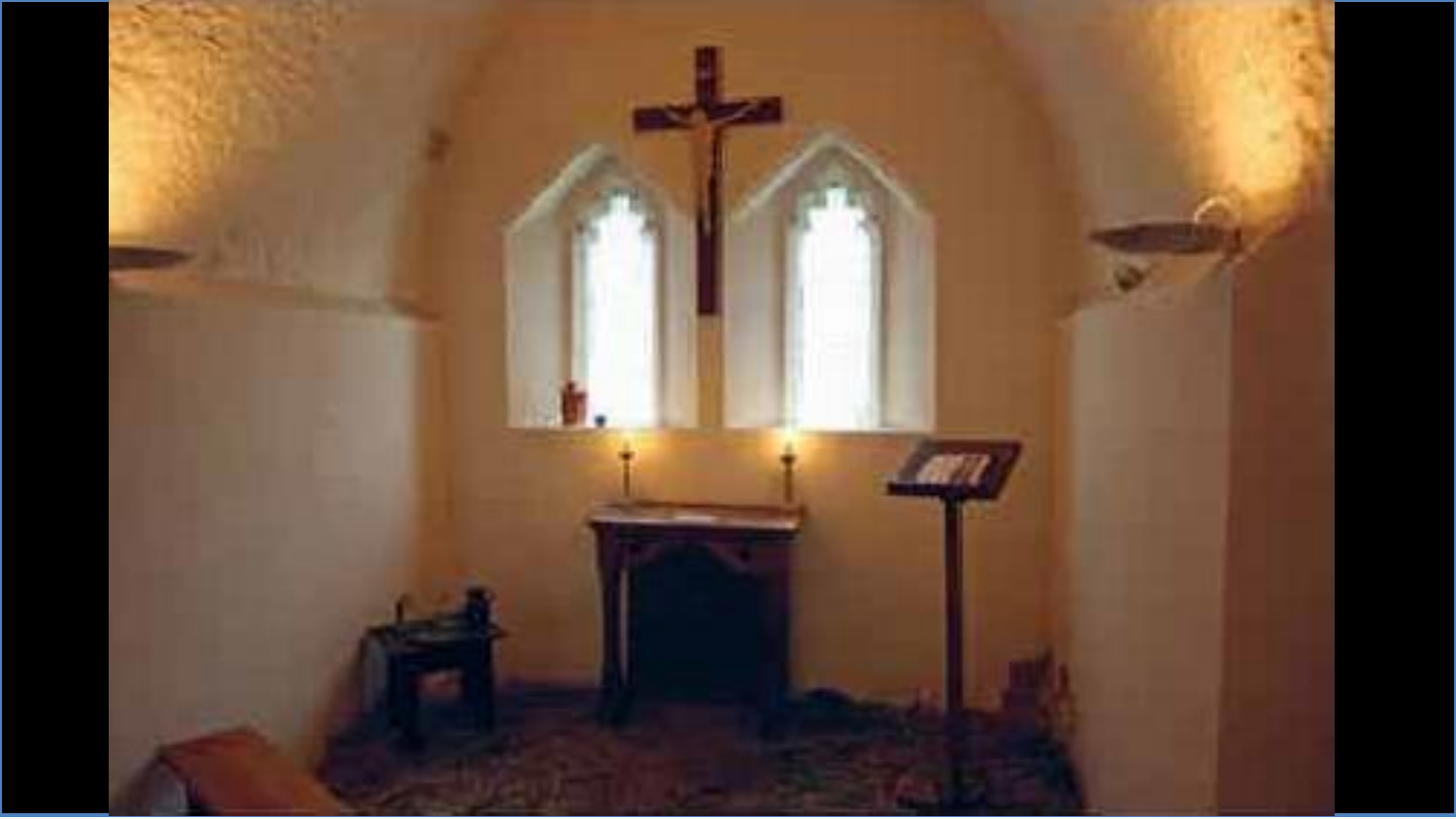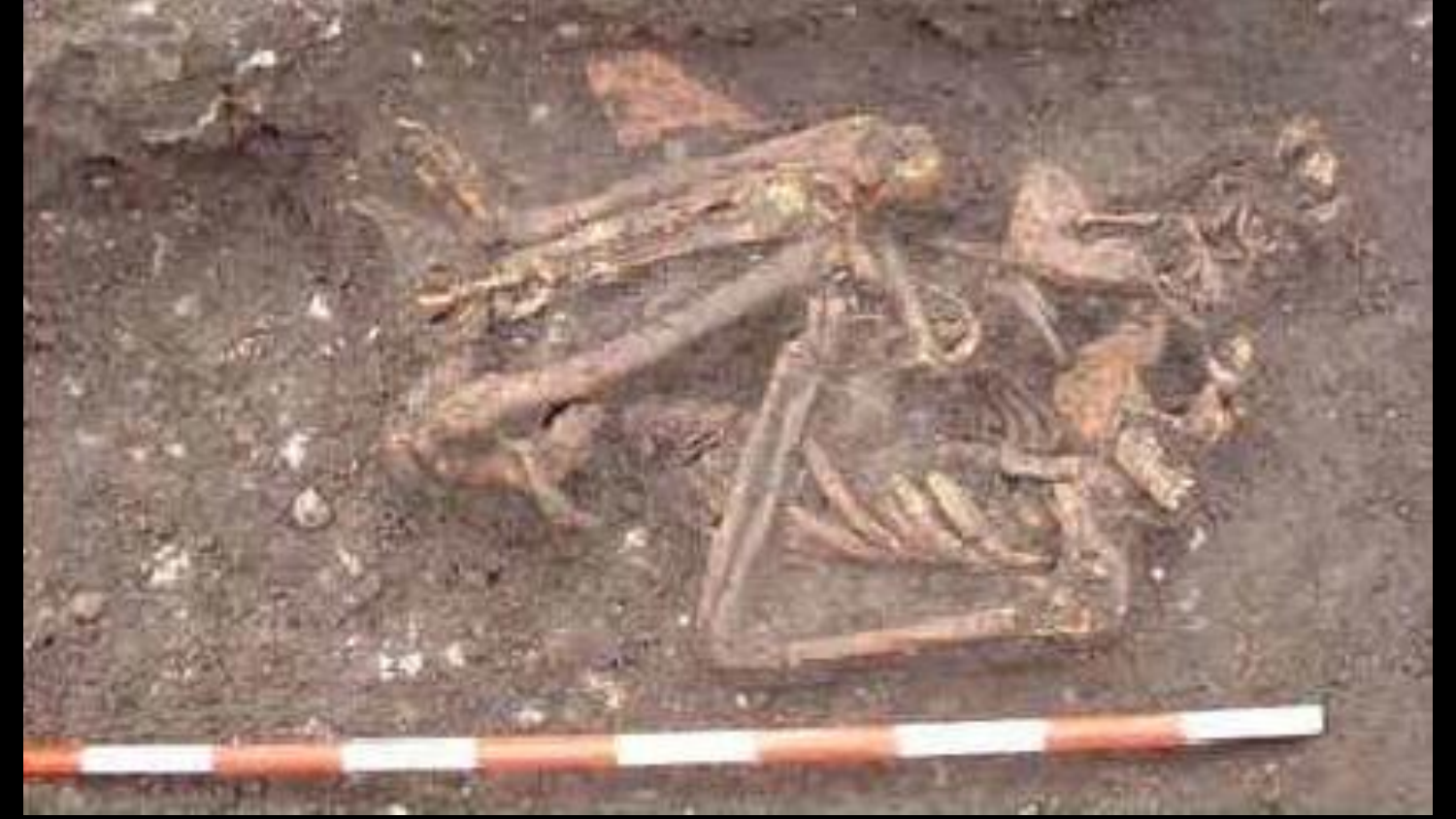#### Meditating as spiritual exercise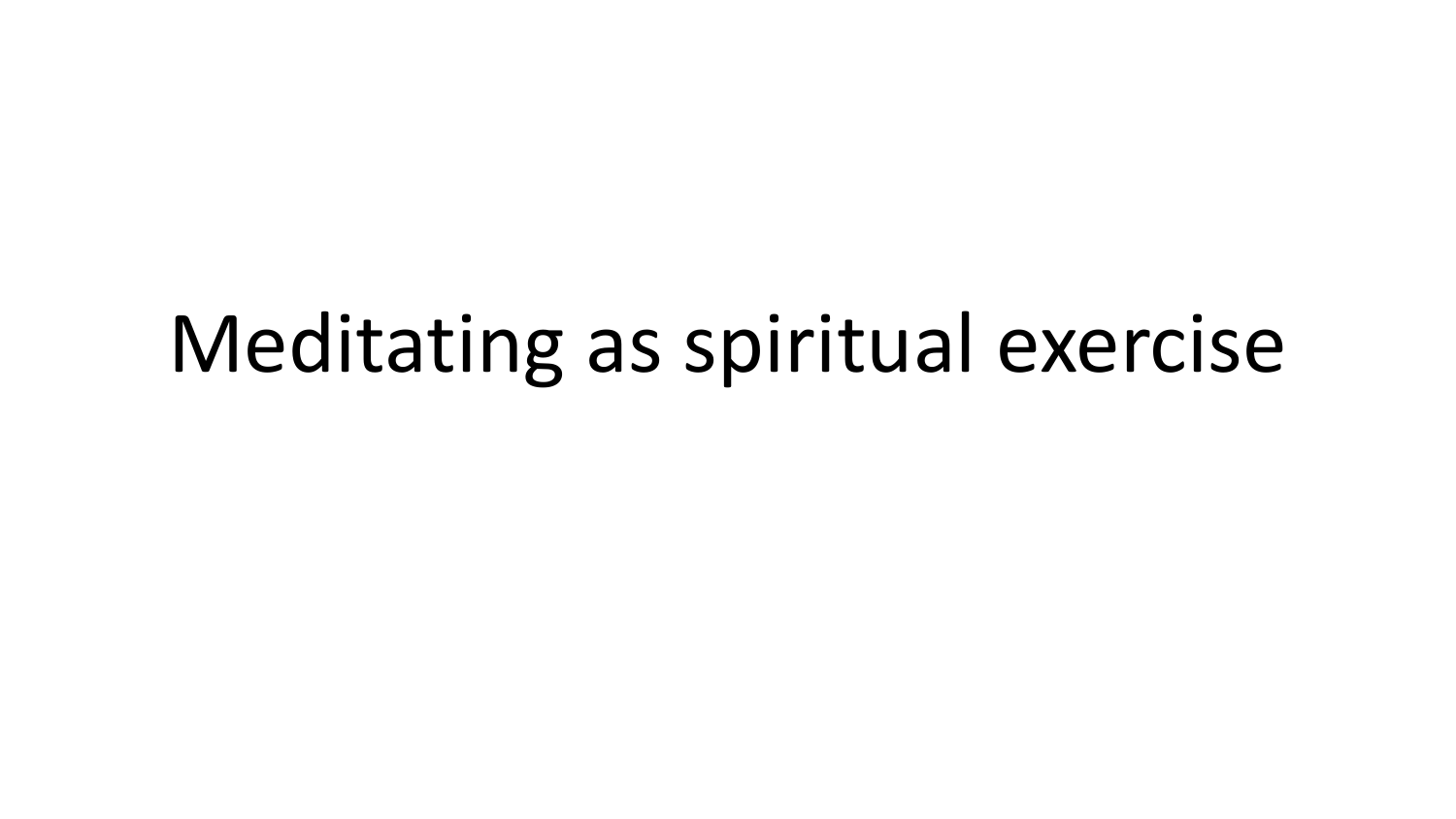## **Meditation**

- meletaō (G3191)
- Thayer Definition:
	- 1) to care for, attend to carefully, practice
	- 2) to meditate, i.e. to devise, contrive
		- 2a) used of the Greeks of the meditative pondering and the practice of orators and rhetoricians

**I Tim. 4:15 Mk. 13:10 Acts 4:25**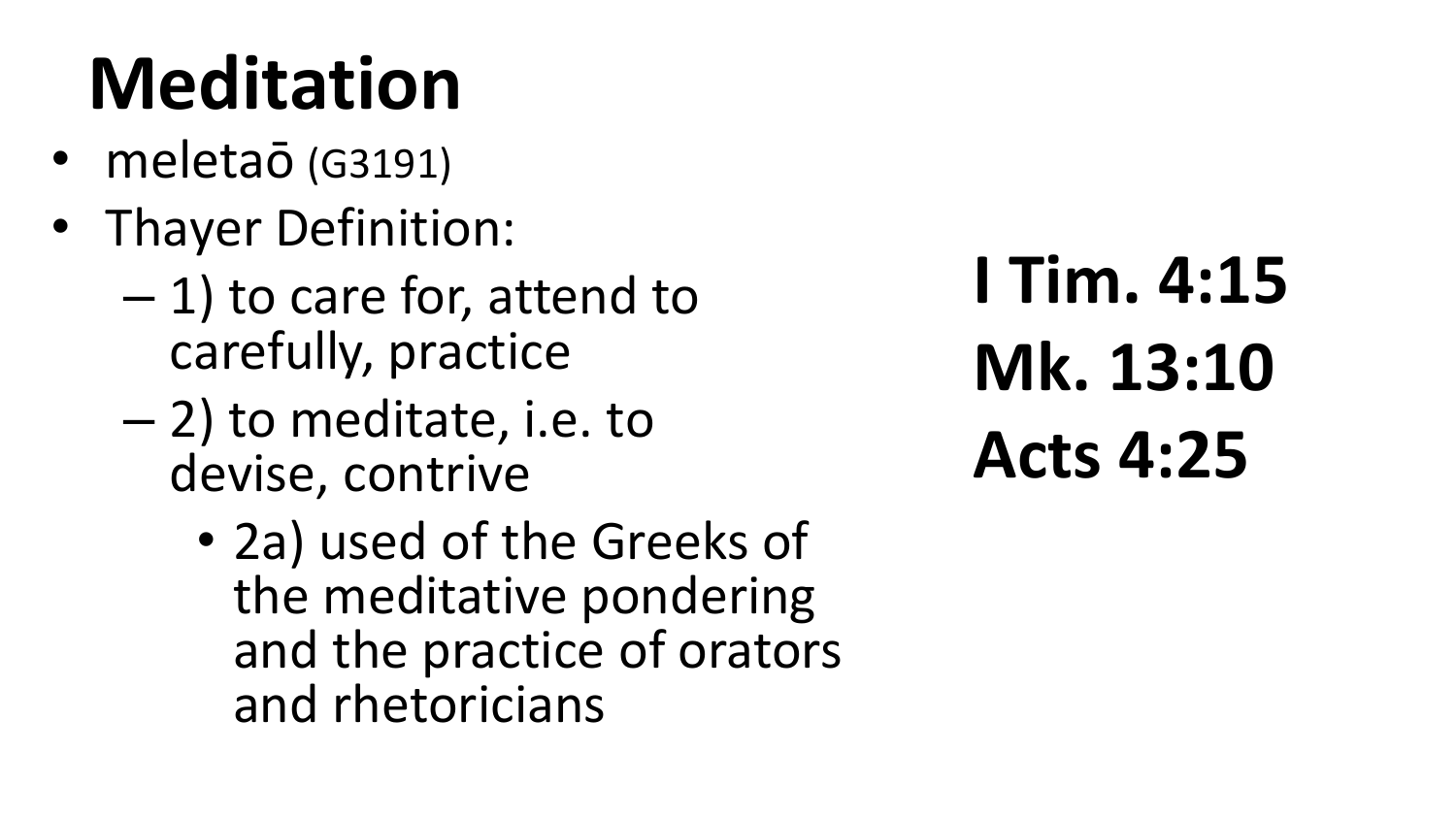

#### **I Tim. 4.1-16**

**15 Meditate on these things; give yourself entirely to them, that your progress may be evident to all.**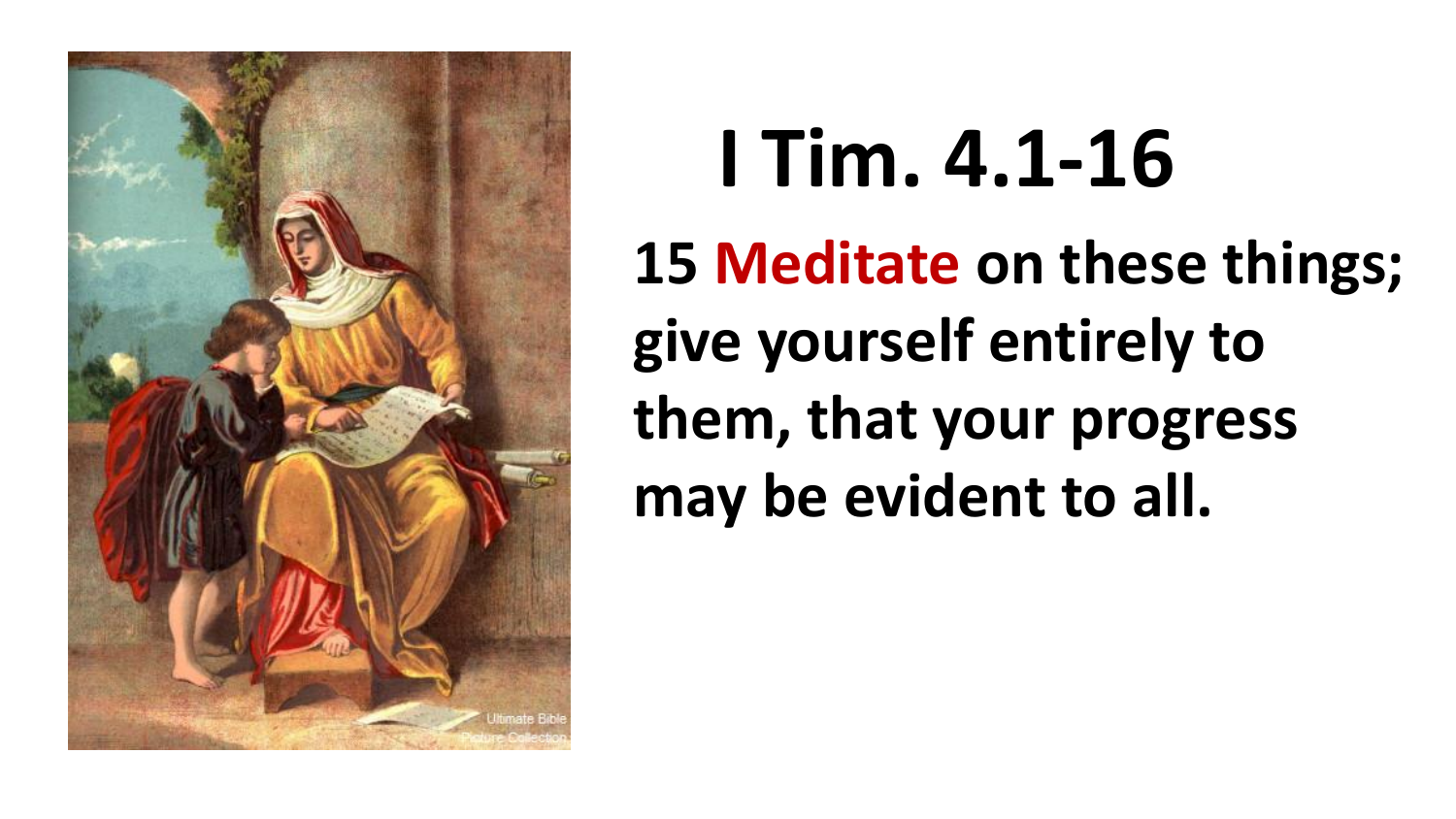**The discursive, analytic, logical process**

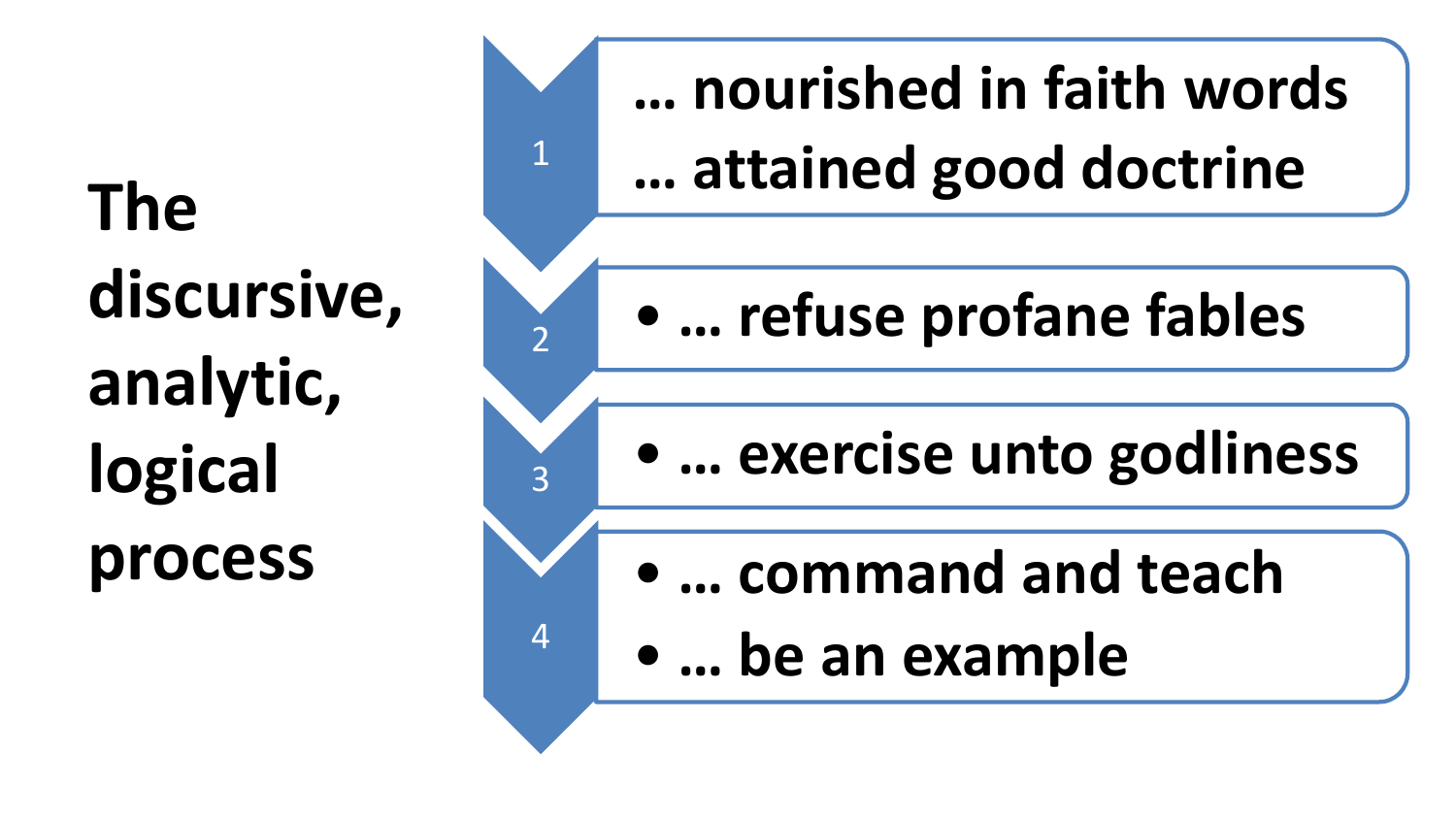# **Mk. 13.1-11**

**But when they shall lead** *you,* **and deliver you up, take no thought beforehand what ye shall speak,** 



**neither do ye premeditate: but whatsoever shall be given you in that hour, that speak ye: for it is not ye that speak, but the Holy Ghost.**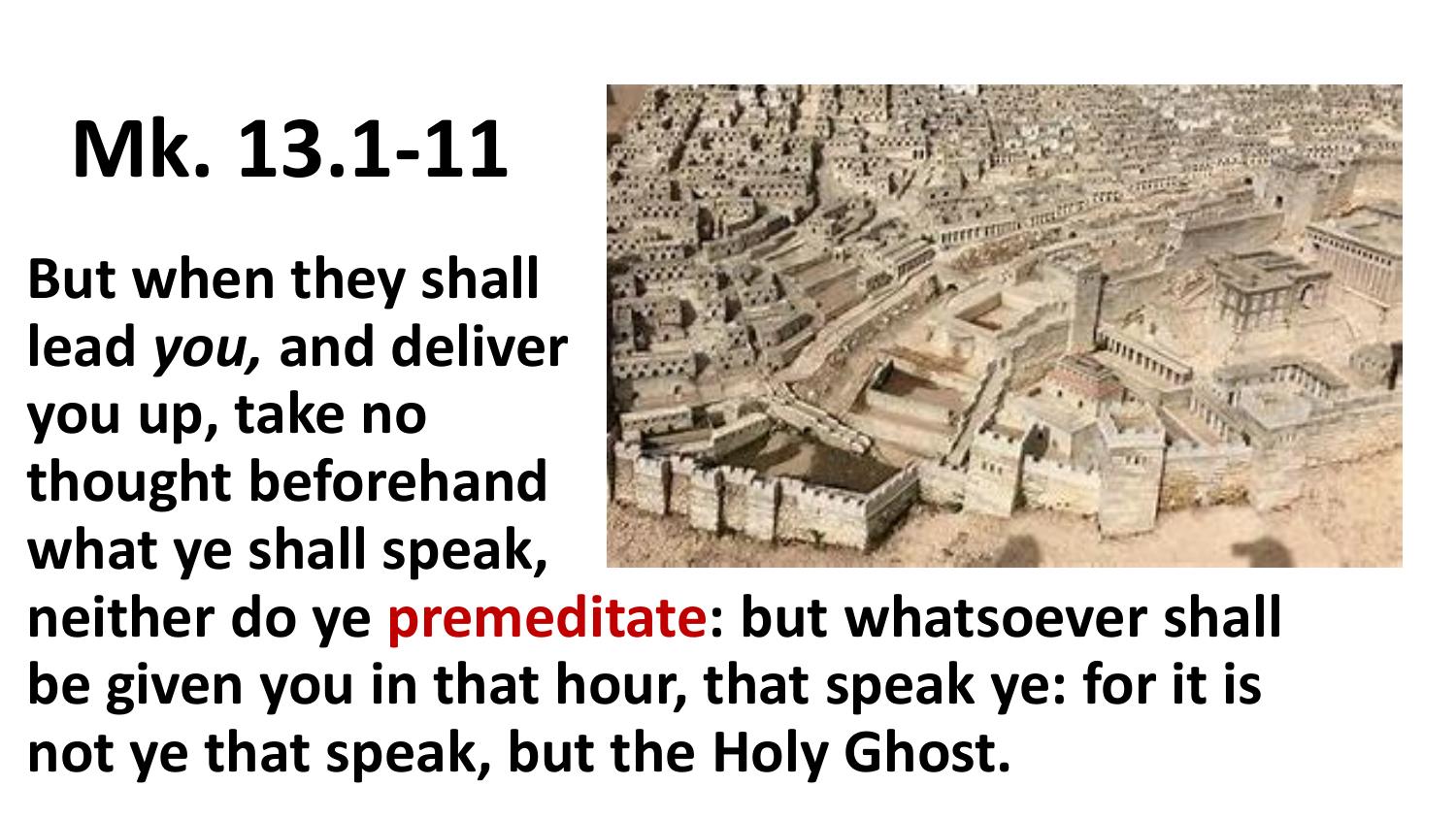### **Acts 4.1-25**

**Who by the mouth of thy servant David hast said, Why did the heathen rage, and the people imagine vain things?**

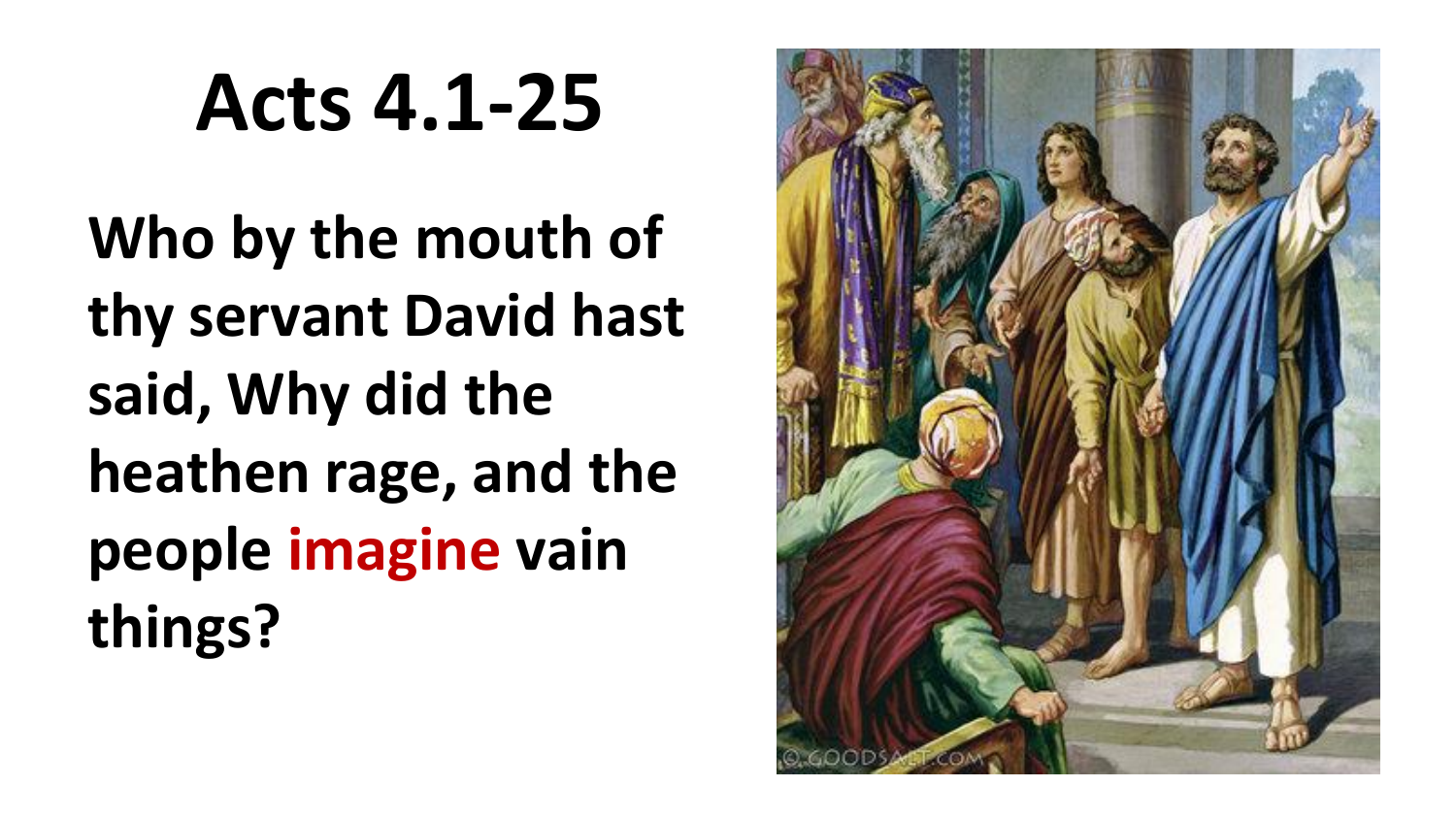#### **Meditation**

# **in the language of contemporary psychological research**

**… an attempt to get beyond "discursive thinking" to achieve a deeper, more devout, or more relaxed state.**

**This is not be our focus**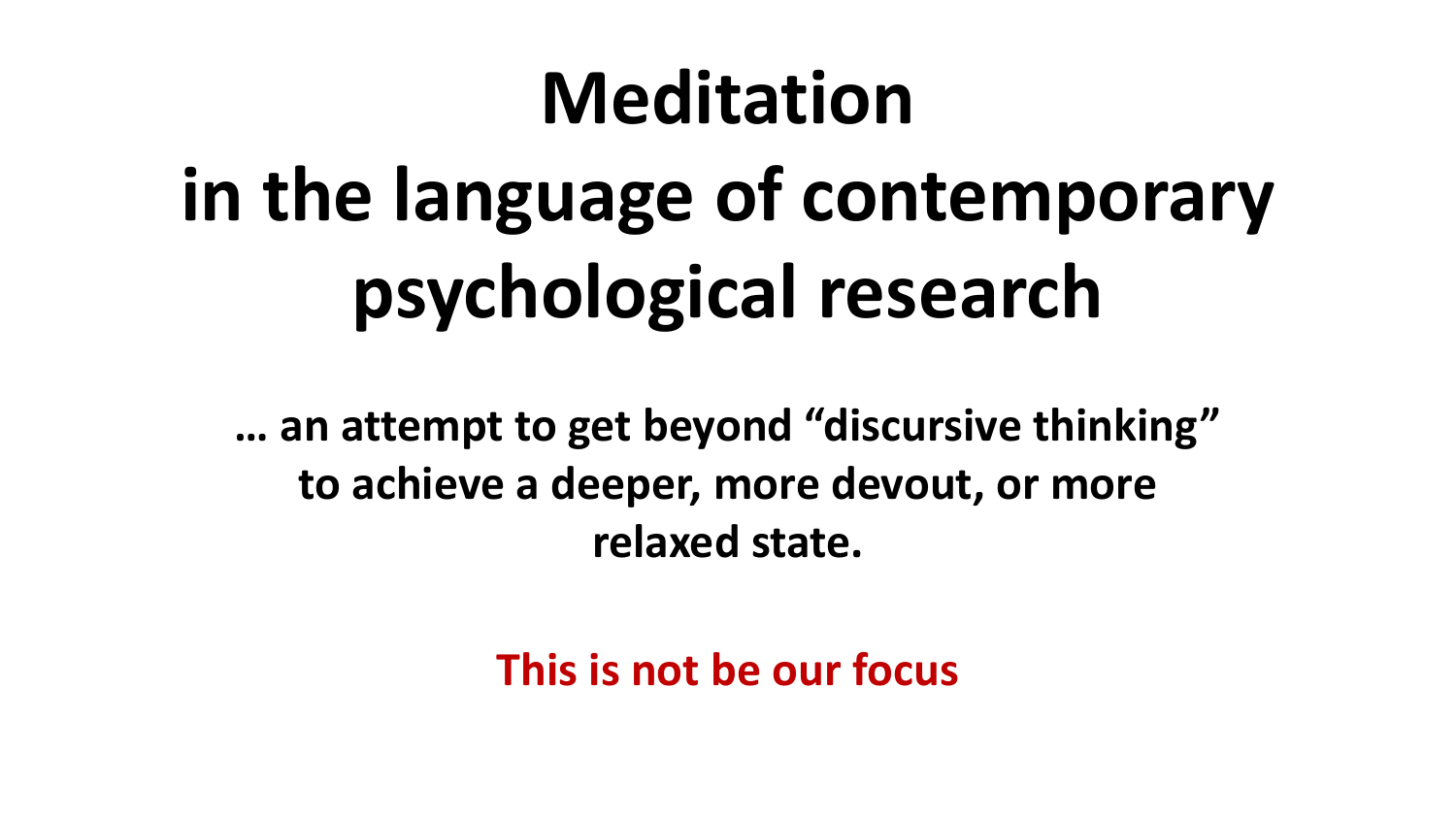**An influential definition by Shapiro (1982) states that "***meditation refers to a family of techniques which have in common a conscious attempt to focus attention in a nonanalytical way and an attempt not to dwell on discursive, ruminating thought***" (p. 6, italics in original). The term "discursive thought" has long been used in Western philosophy, and is often viewed as a synonym for logical thought.**

*Rappe, Sara (2000). Reading neoplatonism : Non-discursive thinking in the texts of plotinus, [proclus, and damascius. Cambridge; New York: Cambridge University Press. ISBN](https://en.wikipedia.org/wiki/Special:BookSources/978-0-521-65158-5) 978-0-521- 65158-5*.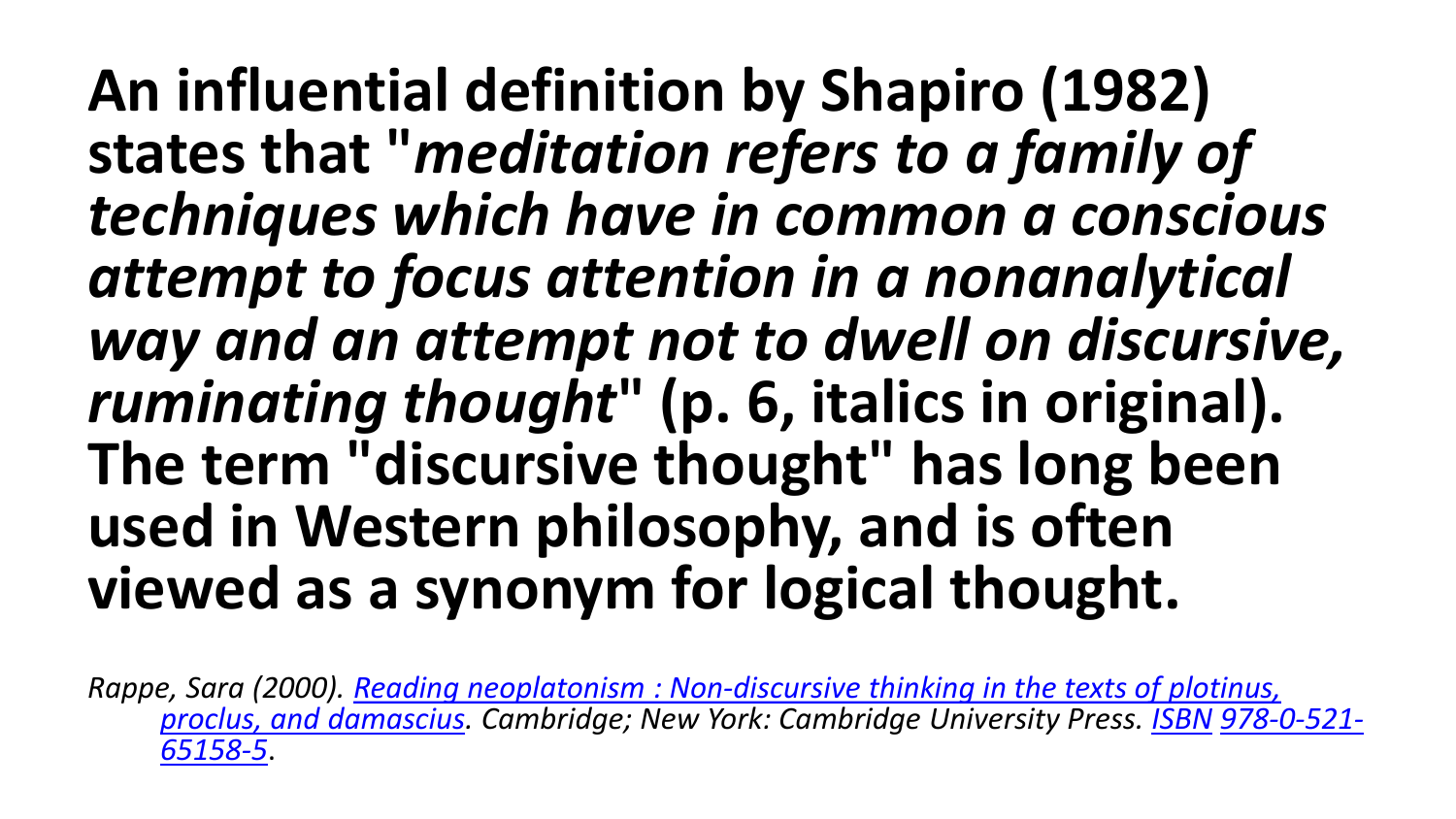**This does not mean that all meditation seeks to take a person beyond** *all* **thought processes, only those processes that are sometimes referred to as "discursive" or "logical".**

Shapiro, 1982/1984; Bond, Ospina, et al., 2009; Appendix B, pp. 279–82 in Ospina, Bond, et al., 2007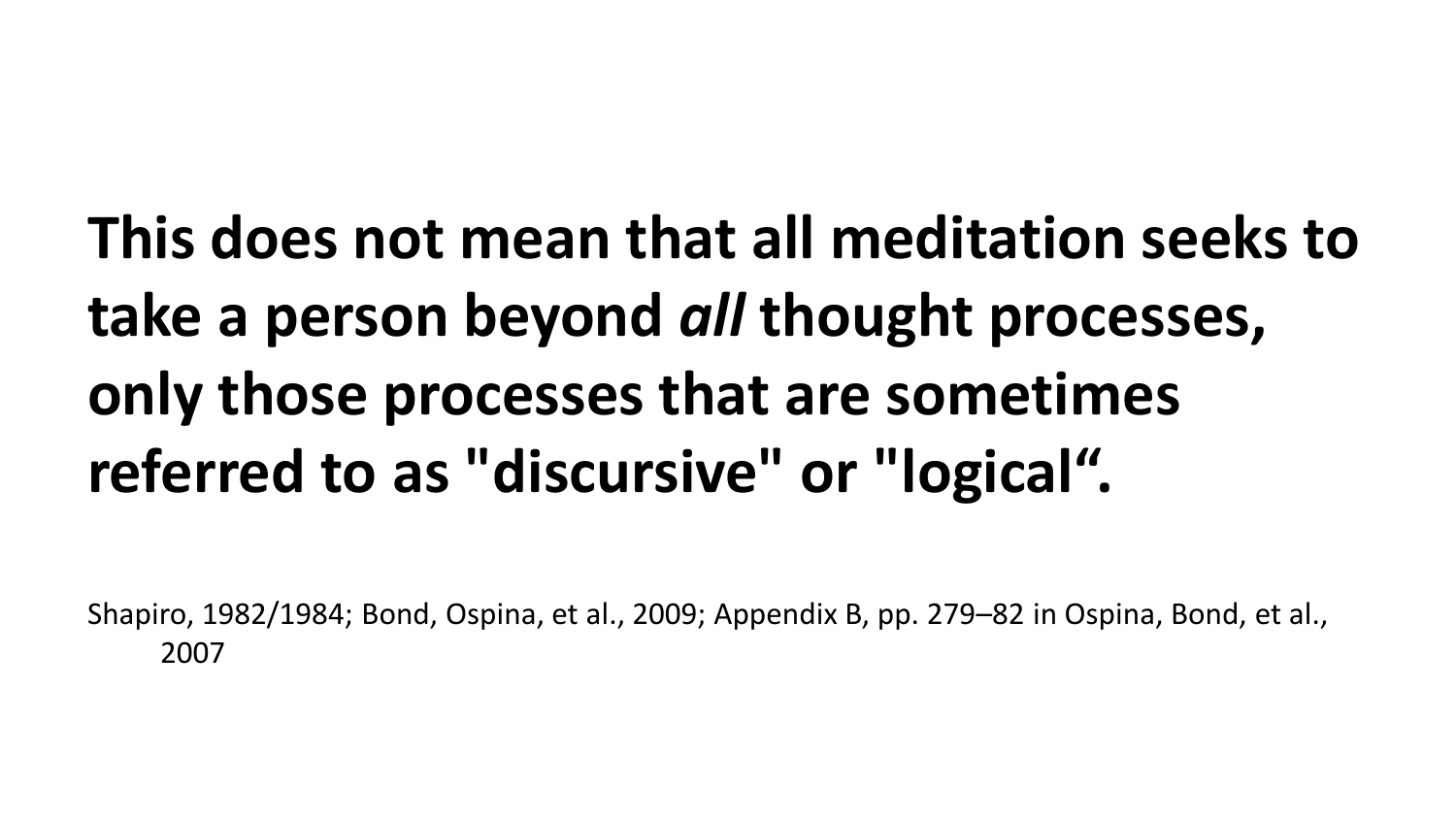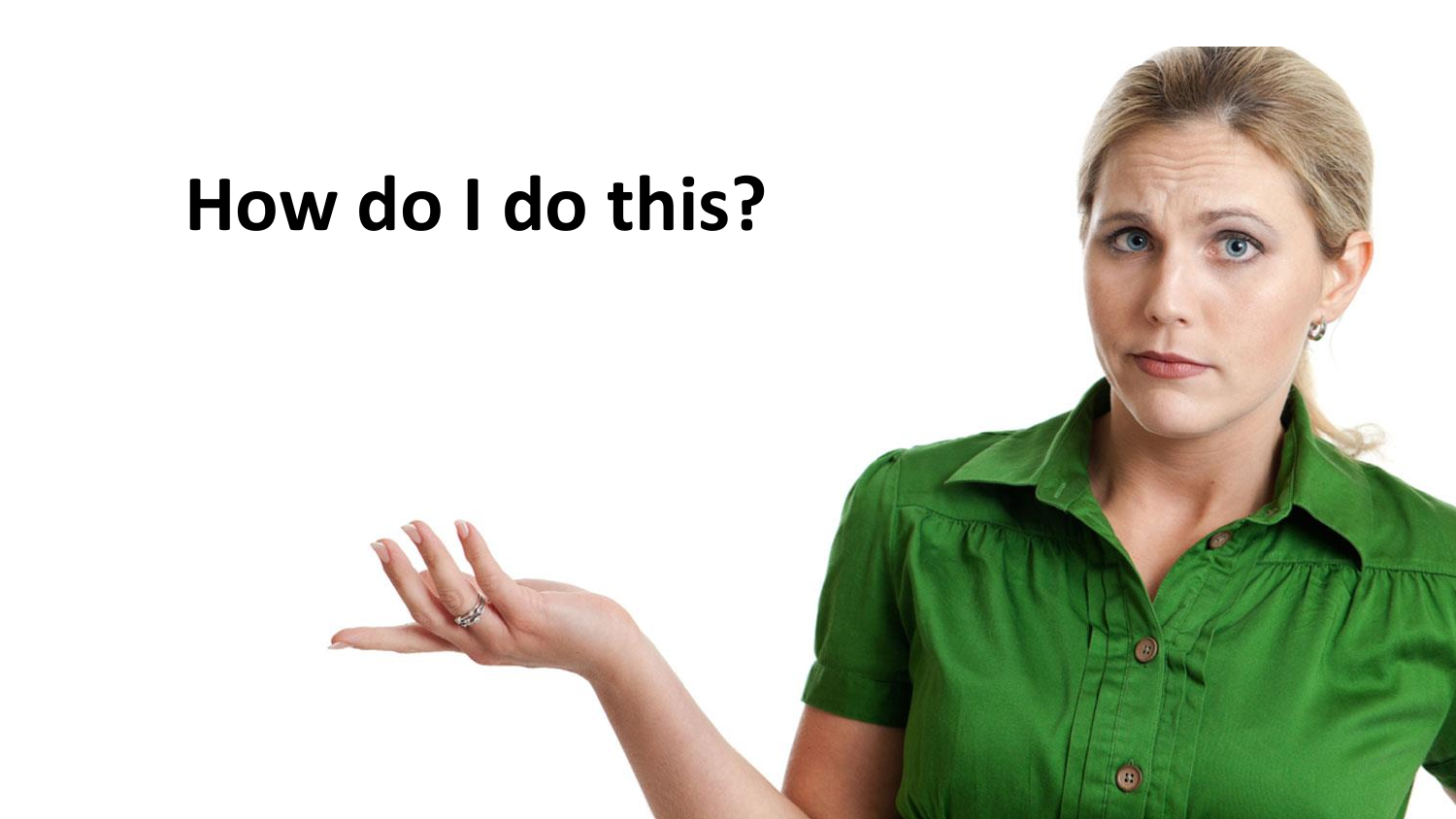#### **Ps. 77:1-12**

- **Sometimes we meditate on our relationship**
- **Sometimes we meditate on God**
- **Sometimes it is hard**